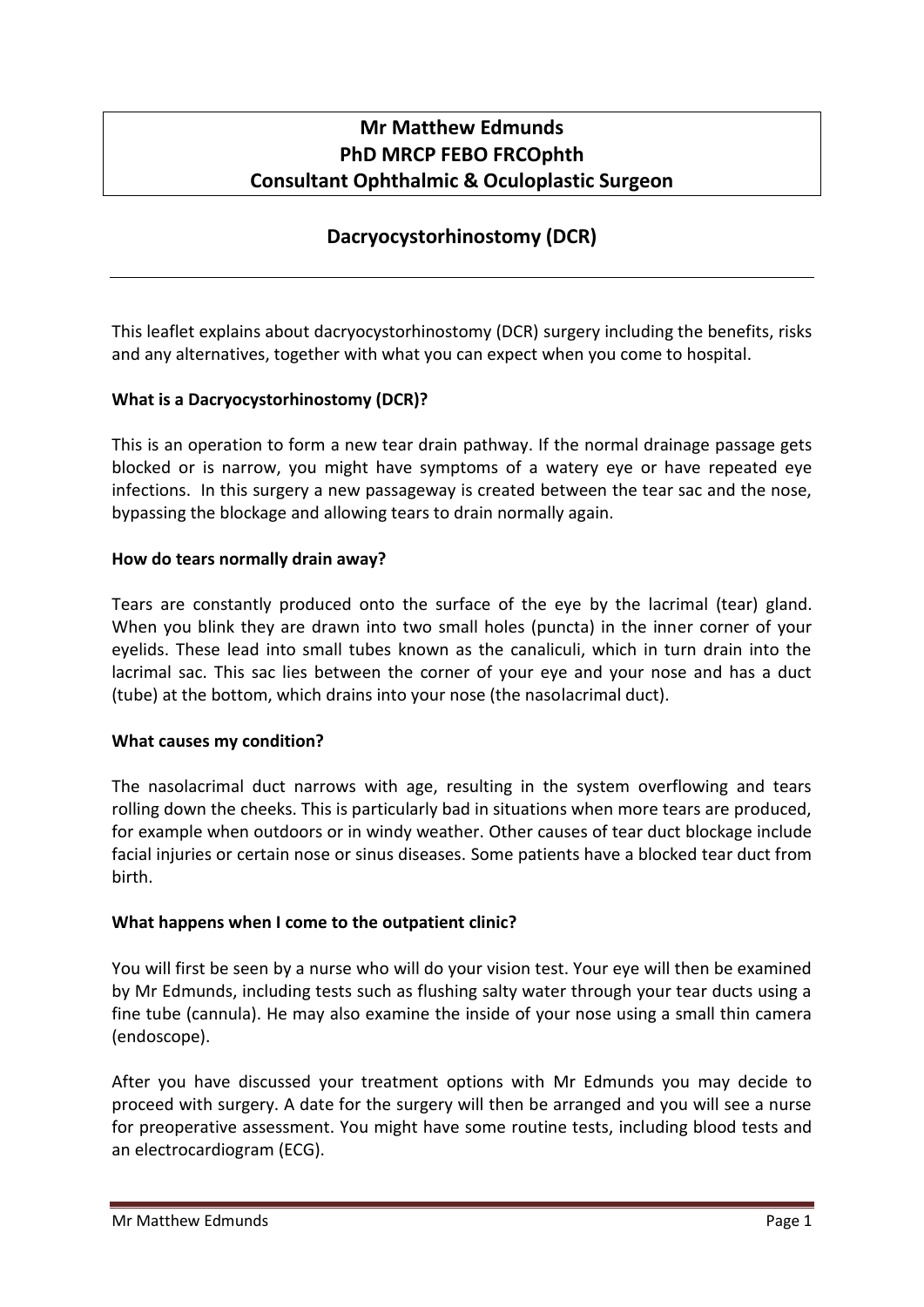## **What does the surgery involve?**

DCR involves opening up your existing tear sac and connecting it directly into the nose to form a new tear drainage pathway. This requires removal of the small amount of bone that lies between your nose and your tear sac.

There are two types of DCR procedure that can be used: external and endonasal. The most suitable option for you will be discussed with you in the eye clinic when surgery is being offered and planned.

**External DCR** – This is the most common type of DCR. Surgery takes place through a 10- 15mm cut (incision) on the side of your nose (where a pair of glasses would rest). This heals very quickly and is rarely visible when healing is complete. You may have stitches, which may be removed in the weeks following the procedure. As part of the surgery a small, flexible stent or tube is placed to ensure that the newly made passage remains open during the healing stage. This tube is typically removed after 4-8 weeks.

**Endonasal DCR** - in this approach there is no cut through the skin and no external scar afterwards. Access to the tear sac is through your nose, usually using a small thin camera (endoscope). As with external DCR surgery a small, flexible stent will be placed internally, positioned in the newly created passage and this will usually be removed after 4-8 weeks.

Whichever approach, the operation usually takes about 1 hour. Success rates of surgery in improving symptoms are around 90%. DCR is normally performed with the patient asleep (general anaesthetic). In very rare circumstances when general anaesthetic is not possible it may be performed under local anaesthetic, while awake. This will be discussed with you prior to the surgery.

# **Removal of the stent**

The stent might be visible just inside your nose, but do not worry if it is not visible after surgery. It is tied inside your nose and a loop can occasionally stick out from the inner corner of your eyelids. If this happens it can gently be pushed back into place.

#### **What are the benefits of DCR?**

Mr Edmunds will recommend this treatment if he believes that there is the prospect of reducing your symptoms of watering eye and reduce the risk of recurrent infections.

#### **What are the risks?**

This is a fairly safe operation but as with any procedure, there are some risks associated with it:

Bruising and swelling can be expected and may remain for a few weeks after surgery.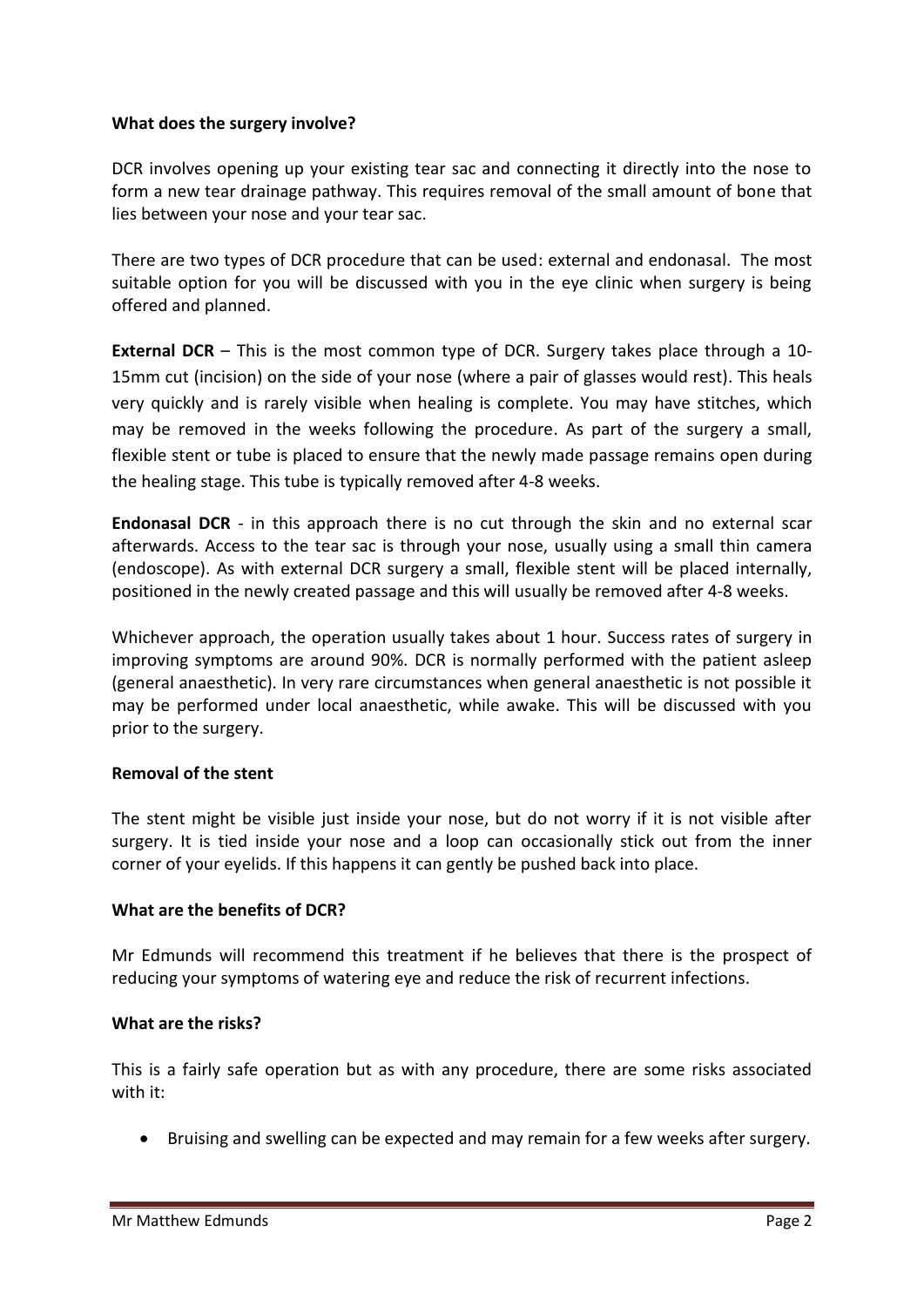- Infection of the wound is possible.
- A nose-bleed can occur up to 10 days after surgery. This happens to about 1-2 in 100 patients. In most cases, the bleeding will stop by itself, but if the bleeding is severe or continues for more than half an hour, seek medical advice immediately at your nearest Emergency Department.
- In external DCR, the incision on the side of the nose is usually small but might be visible.
- There is a risk of the procedure not improving your symptoms, or working initially before the symptoms return at a later date. DCR surgery may be repeated but occasionally further procedures, such as the placement of a glass tube (Jones tube), may help.

# **Are there any alternatives?**

Alternatively you can choose to leave things as they are. You can discuss this in more detail with Mr Edmunds.

## **How can I prepare for the treatment?**

If you are taking any medicines that thin your blood, such as antiplatelet medicines (for example Aspirin or Clopidogrel) or anticoagulant medicines (for example Warfarin, Apixaban or Rivaroxaban), please tell Mr Edmunds as you may need to stop them temporarily before your surgery. Also tell your Mr Edmunds if you have diabetes as you may need to alter the dose of your diabetes medicines, as you will need to fast before the procedure. Further information on stopping any medicines will be given to you when you come for preassessment. Please ask us if you have any questions.

Please let us know if you are taking any regular medicines (including anything you buy yourself over the counter or any herbal or homeopathic medicines) and if you have any allergies to any medicines.

As your surgery involves general anaesthetic or sedation then you should follow the fasting instruction which will be explained further in the pre-assessment clinic.

#### **Fasting instructions**

Please do not eat or drink anything (except non-fizzy water) for six hours before your surgery. This means that you cannot suck on sweets or chew gum. You are allowed to drink water up to two hours before your surgery. If you continue to eat or drink after this, your surgery will be cancelled.

Please wear comfortable and loose-fitting clothing on the day of surgery. You may need to organise a responsible adult who can assist you on your way home. They may also need to stay with you for at least one day after the treatment.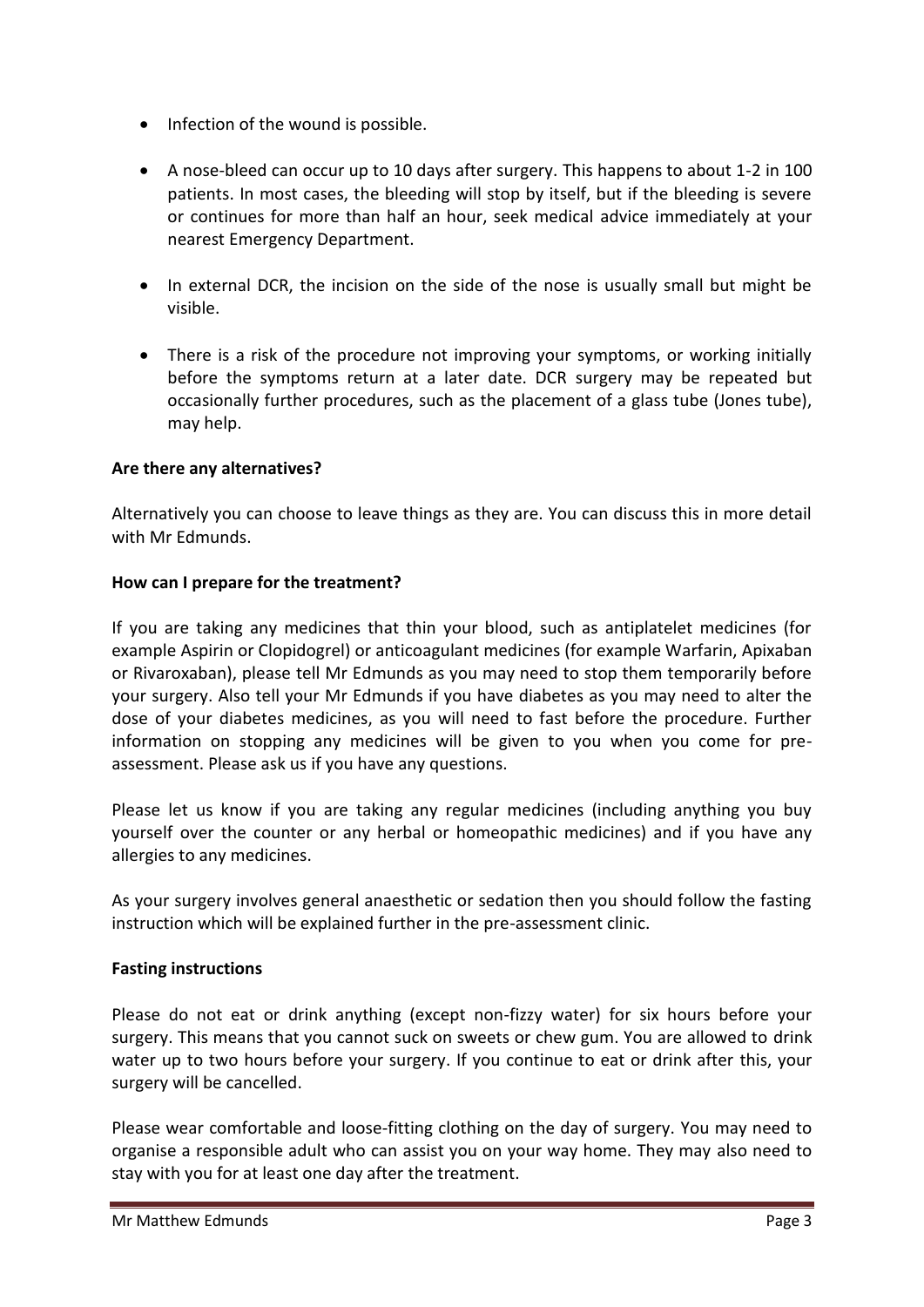## **After your surgery**

At the end of your surgery, it is usual to place a silicone stent in the new tear drainage system. The ends of the stent are inside your nose. This stays in place for one to two months. During that time you may be aware of the stent in your nose, but you should try not to disturb it. Please try to avoid blowing your nose vigorously whilst the stent is in place, as you may dislodge it.

A firm dressing may be placed over your eye, which you can usually remove the following morning. You may be given eye drops or ointment to use on the operated side. An outpatient appointment will be arranged for you.

## **What do I need to do after I go home?**

We recommend that you have a quiet evening at home and avoid strenuous exercise for a week. You are advised not to drive, operate machinery, drink alcohol or take sedative drugs for 24 hours. Keep your skin wound dry and uncovered. We may ask you to perform nasal douching (wash out) after one week for several weeks using saline nasal spray.

You might experience some blood stained ooze from your nose. This usually stops after a few hours. If there is bleeding, apply an ice pack on the bridge of your nose (on the opposite side to the dressing). Wipe away any bleeding with a paper tissue/kitchen towel. If the bleeding is severe or continues for more than half an hour, seek medical advice immediately at your local Emergency department.

If you experience pain, which is unusual, take Paracetamol or Codeine (but not Aspirin or Ibuprofen for up to two weeks as these could cause some bleeding). It is usual to have a watery eye for some weeks after surgery until the swelling and inflammation settles, and the stent is removed.

Your vision may be blurred for a few days and you may not be able to wear contact lenses. If the eye becomes very painful, red or you notice excessive discharge or bleeding, you should contact the eye department immediately.

# **Is there anything else I should not do after my surgery?**

Hot food and drinks should be avoided for up to two days after surgery as they can trigger bleeding. You must not blow your nose for two weeks but you can wipe your nose or sniff to clear it. If you sneeze, try to keep your mouth open.

#### **Will I have a follow-up appointment?**

A follow-up appointment will take place in the weeks after your surgery.